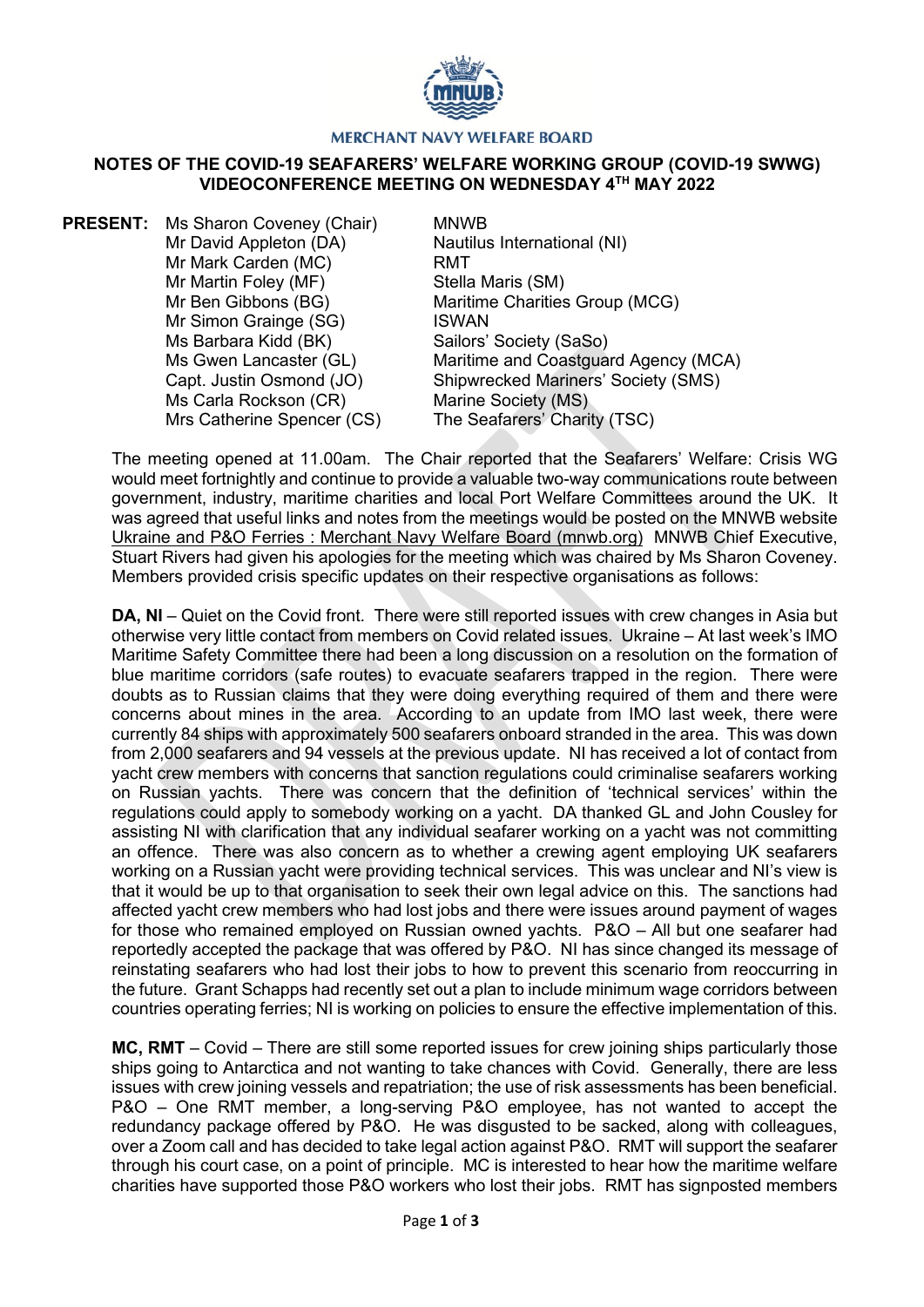to SAIL and charities providing grants to individuals. MNWB, SMS (and SHS) reported that they had not been contacted by P&O workers for support. It was expected that there could be requests for support once the redundancy money had run out. CR reported that MS had received enquiries and requests for support for education and training offered by the Covid-19 Redundancy & Retraining bursary. To date the bursary had helped 13 people affected by the P&O redundancies.

**GL, MCA** - MCA is continuing to carry out surveys and inspections on a full range of merchant and fishing vessels. The latest figures for SEA extensions, as at the end of last week, show that there are 16 cases where seafarers are reported to have been onboard for more than 11 months. 9 were reportedly being repatriated over the weekend. Ukraine – MCA can be contacted to assist with queries as needed. For UK seafarers working on a foreign vessel, the foreign flag state should be their first point of contact to resolve MLC related issues. P&O – MCA is continuing to conduct inspections of P&O vessels; one is currently detained. GL reported that the Seafarers' Happiness Index showed that in the first quarter of this year the Happiness Index dropped significantly due to issues including shore leave: [https://www.happyatsea.org/wp](https://www.happyatsea.org/wp-content/uploads/2022/04/Seafarers-Happiness-Index-Q1-2022.pdf)[content/uploads/2022/04/Seafarers-Happiness-Index-Q1-2022.pdf](https://www.happyatsea.org/wp-content/uploads/2022/04/Seafarers-Happiness-Index-Q1-2022.pdf) The MCA have not received any direct complaints about shore leave since October. GL reminded members to contact MCA if they are aware of issues to do with shore leave in the UK. MC reported that ITF inspectors had recently been refused access on board P&O Ferries vessels in Dover port, to check on seafarers' welfare. GL reported that the issue had been resolved and that ITF had gained access to the dock.

**SG, ISWAN** – ISWAN is running The Ukraine Crisis Support Fund on behalf of SIRF; the first tranche of money £50K, has now been spent. There were around 130 successful applications. The second tranche of money has now been received. 125 applications are being reviewed by advisers before a decision is reached and a further 200 are in the pipeline. ISWAN is working closely with MTWTU, the ITF affiliated union in Ukraine, who are helping ISWAN to work out who are the people most in need. The criteria has also been tightened up as it will not be possible to satisfy all the demand.

**BK, SaSo** – Ship visiting continues across the globe with restrictions only in place in one or two locations. Two SaSo Chaplains have tested positive for Covid. There has been a sharp increase in crisis grants for Ukrainians. Three SaSo Chaplains remain in Ukraine; one in his own city and the other two are displaced. They continue to work hard and are giving out crisis loans on the ground to those in need. Grants are being given to those who have lost their homes in Mariupol and in the last week there has been an increase in those coming from the Odessa area. A SaSo Chaplain based in Izmail is working closely with his Church and is now running a refuge centre for those who are making their way over the border to Romania. SaSo is supporting the seafarers coming into that centre. ICMA hosted Prayers for Peace on Friday which was an opportunity to join with colleagues across the Mission and colleagues within and around Ukraine.

**CS, TSC** – The SIRF Ukraine Fund has awarded a grant of £84,700 to Stella Maris. This is to provide temporary accommodation in Gdynia, Poland for seafarers' families fleeing from Ukraine. An additional grant has been made to ISWAN, bringing the total available from the ISWAN Crisis Fund to £100K. CS thanked SG for his work with this fund. Five grants have now been awarded from the SIRF Ukraine fund, bringing the total to £244,700. In a collaboration with the International Association of Ports and Harbours the SIRF fund is being used as a model to raise and award funds for port workers impacted by the Ukraine crisis. All money raised will be awarded to MORTRANS, the welfare fund of Marine Transport Workers Trade Union of Ukraine who support and represent port workers and seafarers. Ukraine is still a developing situation and TSC was working to understand what the long-term need could be. P&O – The UK Maritime Anchor Fund was still available through SAIL. The support provided includes access to mental health counselling and relationship counselling. The Fishing First Safety Management pilot project has developed a national auditing infrastructure to support vessel owners to support risk assessments of their fishing vessels.

**JO, SMS** – Business as usual. Waiting for the ongoing impacts of the energy crisis and P&O.